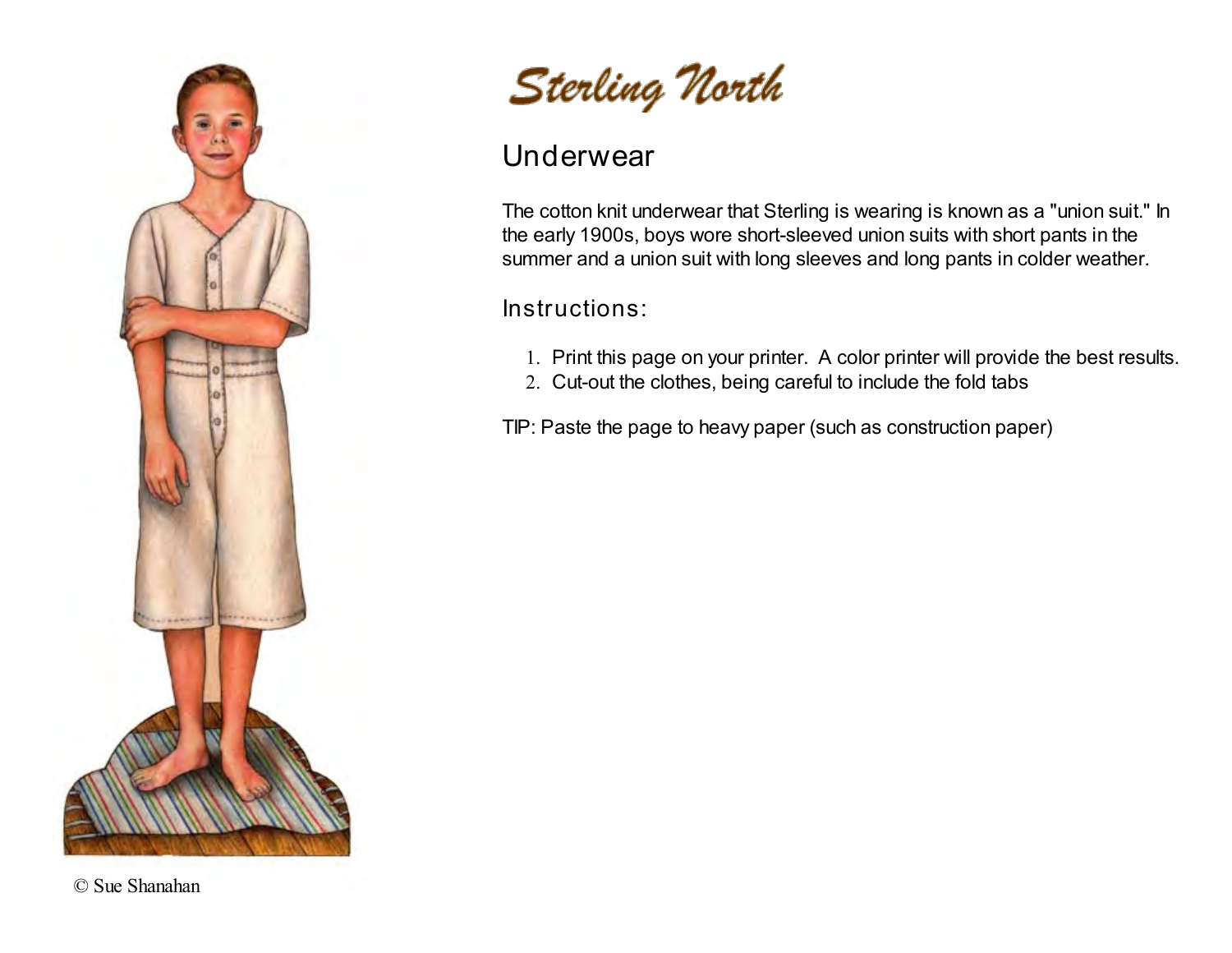

Sterling North

## Sailor suit

A tailor aboard the U.S.S. Minnesota made this child-sized sailor suit for Mortimer M. Lawrence of Beaver Dam, Wisconsin. Born in 1890, Mort Lawrence was probably in fourth grade in 1900 when the suit was made. It is a copy of those worn by sailors in the late 1800s and is now a part of the textile collection of the Wisconsin Historical Society.

#### Instructions:

- 1. Print this page on your printer. A color printer will provide the best results.
- 2. Cut-out the clothes, being careful to include the fold tabs

TIP: Paste the page to heavy paper (such as construction paper)

© Sue Shanahan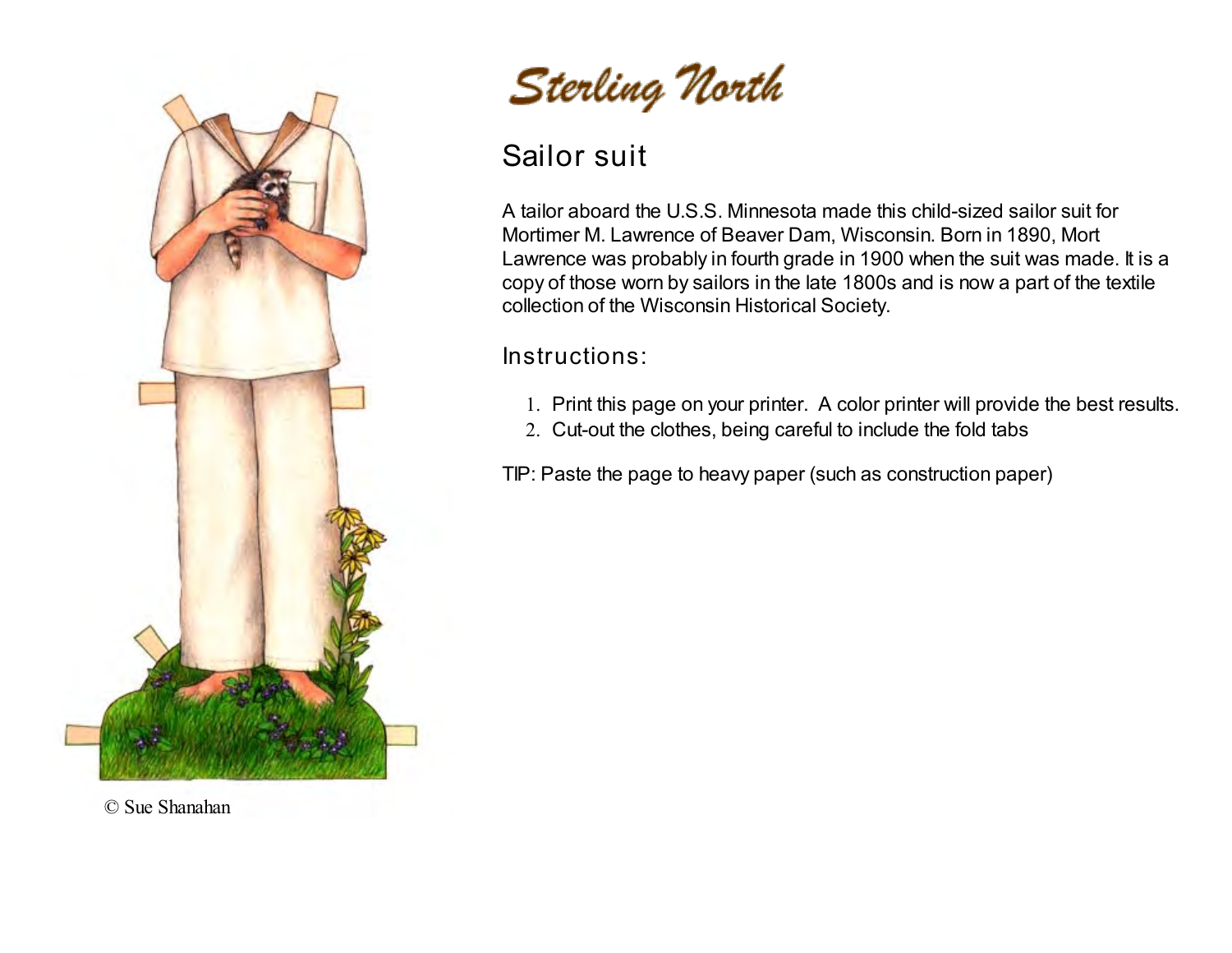



## Shirt and Pants with Suspenders

Sterling may have been wearing an outfit like this when he fished in the Brule River! The shirt is in the textile collection of the Wisconsin Historical Society and belonged to Elliott Fox Kaiser from Pepin City, Wisconsin. Elliott was about five or six years old when he wore the blue-and-white woven striped cotton shirt in 1901.

Instructions:

- 1. Print this page on your printer. A color printer will provide the best results.
- 2. Cut-out the clothes, being careful to include the fold tabs

TIP: Paste the page to heavy paper (such as construction paper)

© Sue Shanahan